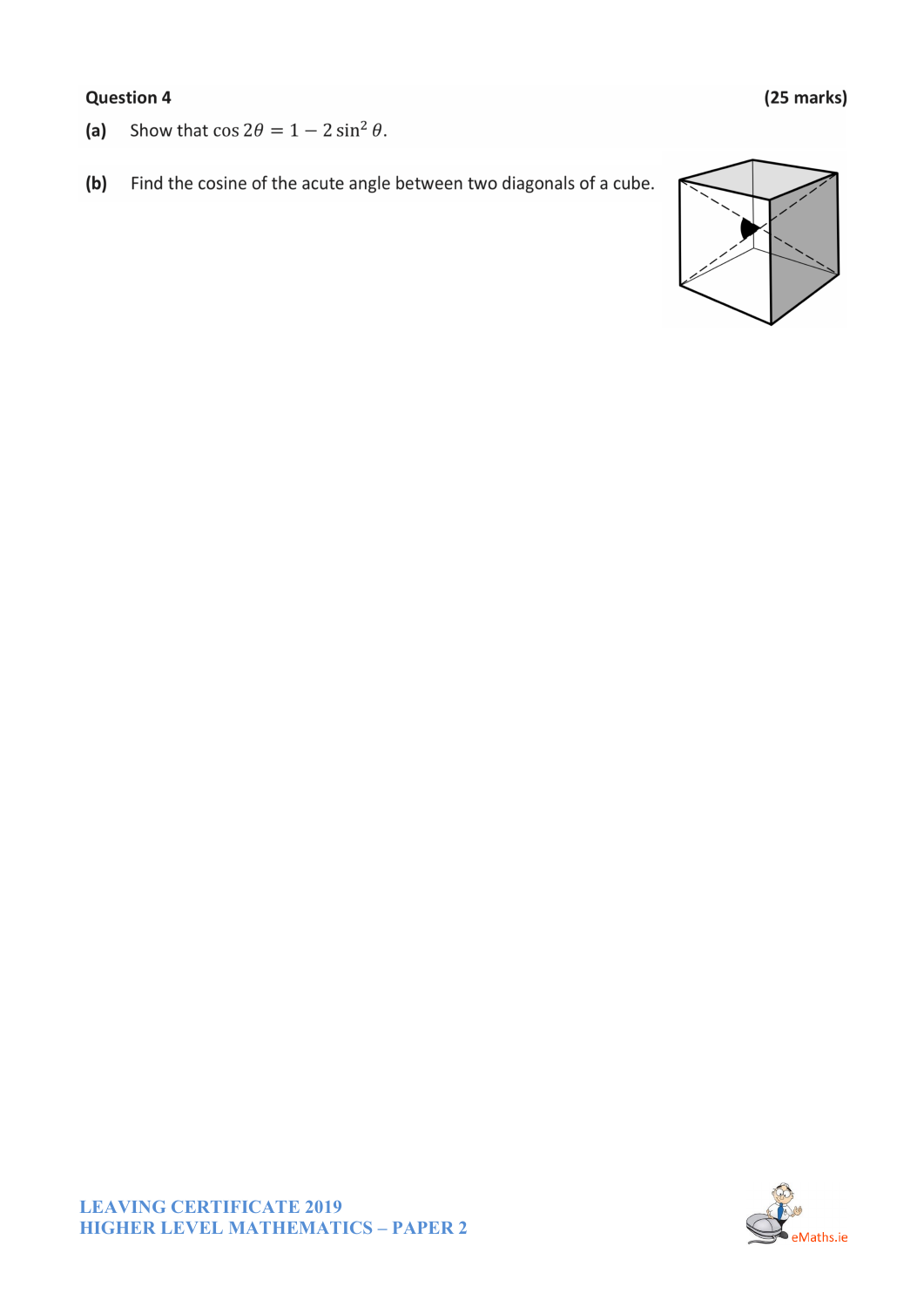| Q4  | Model Solution - 25 Marks                                                                                                                                                                                          | <b>Marking Notes</b>                                           |
|-----|--------------------------------------------------------------------------------------------------------------------------------------------------------------------------------------------------------------------|----------------------------------------------------------------|
| (a) | $\cos(A+B) = \cos A \cos B - \sin A \sin B$                                                                                                                                                                        | Scale 10C (0, 4, 7, 10)                                        |
|     |                                                                                                                                                                                                                    |                                                                |
|     | $\cos 2A = \cos^2 A - \sin^2 A$                                                                                                                                                                                    | Low Partial Credit:                                            |
|     | $\cos 2A = (1 - \sin^2 A) - \sin^2 A$                                                                                                                                                                              | $cos(A + B)$ formula with some substitution                    |
|     | $\cos 2A = 1 - 2\sin^2 A$                                                                                                                                                                                          | $\cos^2 A + \sin^2 A = 1$ indicated or clearly<br>implied      |
|     | Or                                                                                                                                                                                                                 |                                                                |
|     | Taking RHS<br>$1 - 2\sin^2 A = 1 - 2(1 - \cos^2 A)$<br>$= -1 + 2\cos^2 A$<br>$= -(\cos^2 A + \sin^2 A) + 2\cos^2 A$<br>$=$ cos <sup>2</sup> A $-$ sin <sup>2</sup> A<br>$=$ cos A cos A $-$ sin A sin A $=$ cos 2A | <b>High Partial Credit:</b><br>$\cos 2A = \cos^2 A - \sin^2 A$ |
|     | Or<br>$(\cos A + i \sin A)^2 = \cos 2A + i \sin 2A$                                                                                                                                                                | <b>Low Partial Credit:</b>                                     |
|     | $(\cos A + i \sin A)^2$                                                                                                                                                                                            |                                                                |
|     | $=$ $\cos^2 A + 2i \sin A \cos A$<br>$+$ ( <i>i</i> sin A) <sup>2</sup>                                                                                                                                            | $\cos^2 A + \sin^2 A = 1$ indicated or clearly<br>implied      |
|     | $\cos 2A = \cos^2 A - \sin^2 A$                                                                                                                                                                                    | $(\cos A + i \sin A)^2$ expanded                               |
|     | $\cos 2A = (1 - \sin^2 A) - \sin^2 A$                                                                                                                                                                              | <b>High Partial Credit:</b>                                    |
|     | $\cos 2A = 1 - 2\sin^2 A$                                                                                                                                                                                          | $\cos 2A = \cos^2 A - \sin^2 A$                                |